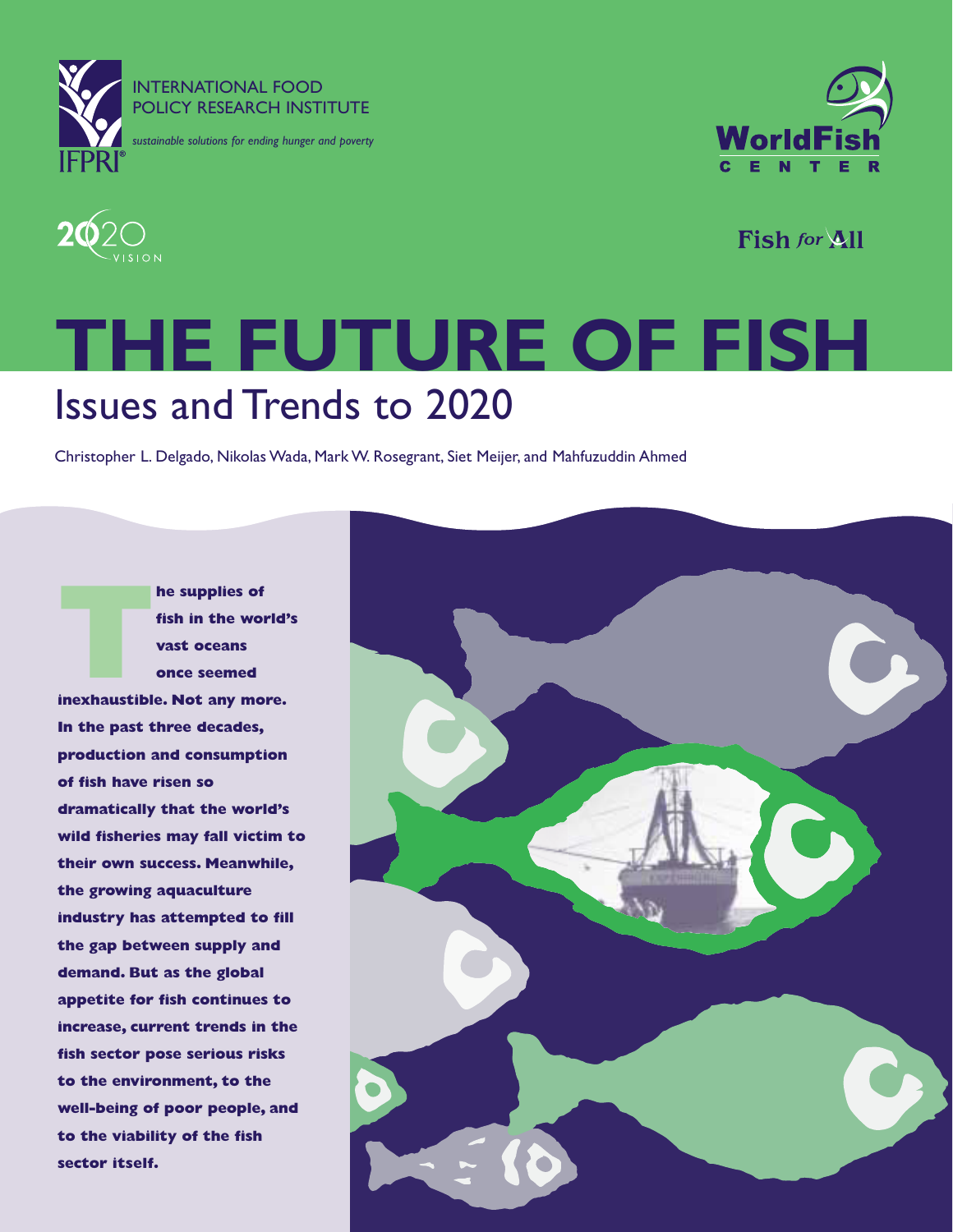

**What is the outlook for fish in a globalizing food economy, and how will trends in the fish sector affect the poor and the environment during the next two decades? A new book from IFPRI and the WorldFish Center, Fish to 2020: Supply and Demand in Changing Global Markets, and an accompanying food policy report, Outlook for Fish to 2020: Meeting Global Demand, examine changes in the fish sector; the forces driving these changes; and the implications of the changes for fish consumption, production, prices, trade, the environment, and the world's poor.**

### SURGONSUMPTION, PRODUCTION, AND TRADE

**G**lobal consumption of fish has doubled since 1973,<br>and the developing world has been responsible for nearly all of this growth. Countries with rapid population growth, rapid income growth, and urbanization tend to have the greatest increases in consumption of animal products, including fish products, and the developing world has experienced all three trends. China, where income growth and urbanization have been major factors, dominates consumption of fish products. It accounted for about 36 percent of global consumption in 1997, compared with only 11 percent in 1973 (Figure 1). India and Southeast Asia together accounted for another 17 percent in 1997, with total consumption doubling since 1973. Although total fish consumption declined somewhat in the developed countries, this decline was dwarfed by the increases in the developing world.

Besides being used as food, fish is also increasingly demanded for use as feed. Nearly one-third of the world's wild-caught fish are "reduced" to fishmeal and fish oil, which are then used in feeds for livestock like poultry and pigs and in feeds for farmed carnivorous fish. Because aquaculture is likely to grow quickly over the next 20 years, some experts are concerned that rising demand for fishmeal and fish oil could place heavier fishing pressure on already threatened stocks of fish used for feed.

To meet the burgeoning demand for fish, production has soared.The growth in production, like that in consumption, comes almost entirely from developing countries (Figure 2), which now produce nearly three times as much fish as developed countries.

Exploitation of wild fish stocks rose rapidly during the 1970s and 1980s, thanks to expanded fishing fleets, new fishing technologies, and increased investments in the fishing sector. Global capture of fish for food jumped from 44 million tons in 1973 to 65 million tons in 1997. By the late 1980s, however, the stocks fished by many wild-fishing operations were fully exploited and even overexploited. Since then, despite increases in investment and fishing capacity, fish production from wild fisheries has slowed or stagnated.



**SOURCE: Calculated by authors from FAO statistical databases, www.apps.fao.org/subscriber (accessed January 2002). NOTE: Data are three-year averages centered on 1973 and 1997, respectively.**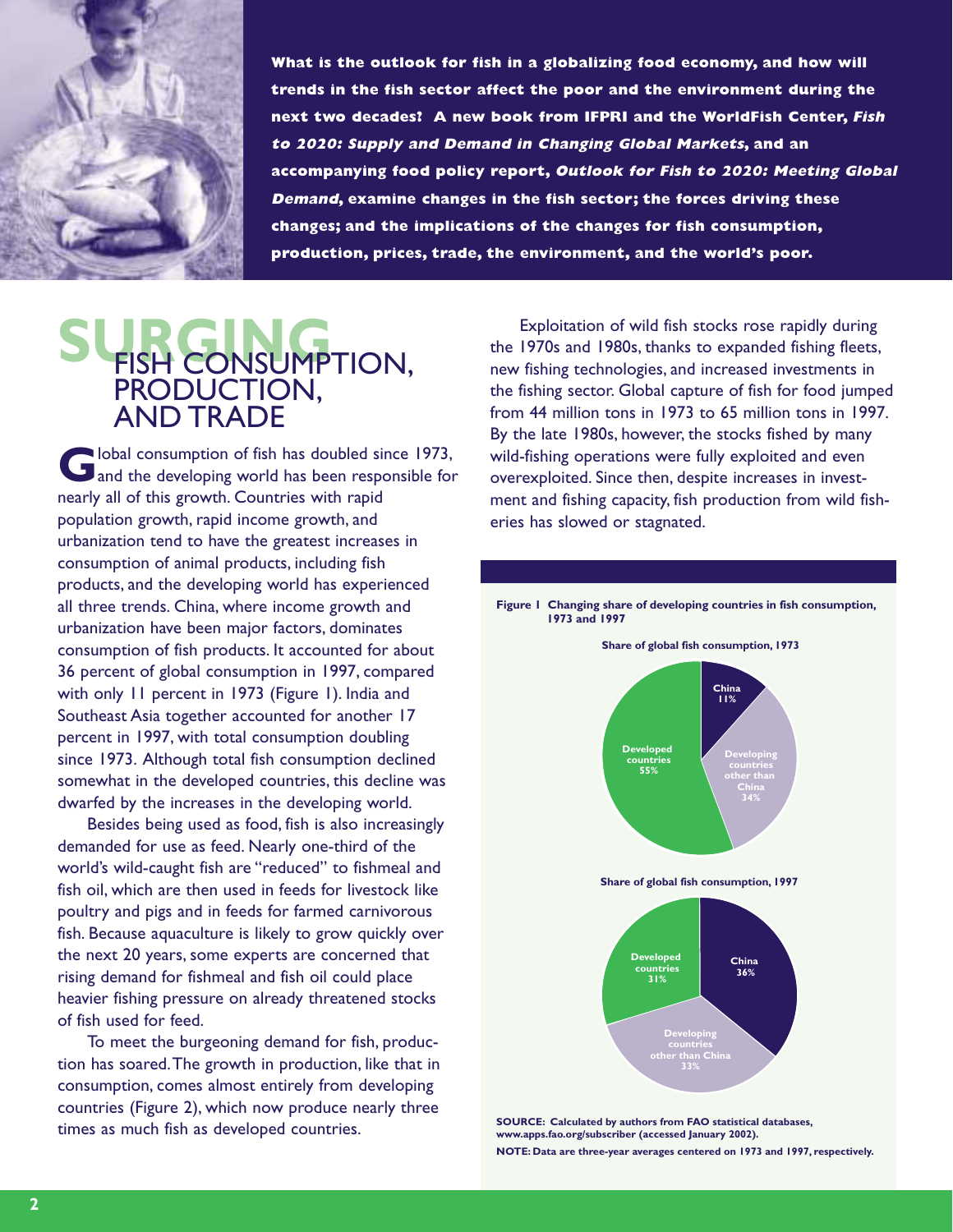Developing countries have taken the lead in producing fish from wild fisheries since the 1980s, partly because of the establishment of 200-mile exclusive economic zones (EEZs) around coastal nations.Whereas developed-country production from wild fisheries exceeded developing-country production by 6.6 million tons in 1973, by 1997 the developing countries were producing twice as much as the developed countries.

Because most wild fisheries are near their maximum sustainable exploitation levels, production from these fisheries will likely grow only slowly to 2020. Although fishers could probably produce more by targeting underexploited species that have been in lower demand, it is not clear that consumers will accept these species. More important, such a change could cause large shifts in species composition and indirectly harm predator species, with severe consequences for the environment.

With wild fish production stagnating, growth in overall fish production has come almost entirely from the global boom in aquaculture, especially in developing countries. Aquaculture now represents more than 30 percent of total food fish production, and Asia accounts for 87



**SOURCE: Calculated by authors from FAO, Fishstat Plus: Universal Software for Fishery Statistical Time Series (Rome: FAO Fisheries Department, Fishery Information, Data and Statistics Unit, 2002).**

**NOTE: Data are three-year averages centered on 1973 and 1997, respectively.**

percent of global aquaculture production by weight. In the coming decades aquaculture will likely be the greatest source of increased fish production as fish farmers expand the water surface area under cultivation and increase yields per unit of area cultivated. But the sector must overcome several major challenges if it is to sustain the rapid growth of the past 20 years. It will face competition from other users for land and water. Disease and the scarcity of fishmeal and fish oil derived from wild-caught fish may also constrain aquaculture production. Growth in aquaculture production will also depend heavily on the level of public and private investment in the sector. Because of the slow growth in wild fisheries, the level of aquaculture production will play a large role in determining the relative prices of fish commodities.

Fish products are a heavily traded commodity roughly 40 percent of global fish output by value in 1998 was traded across international borders—and the enormous rise in fish production in developing countries has caused an about-face in the direction of trade in fish products since the early 1970s. In 1973 the developed world was a net exporter of 818,000 tons of food fish, but by 1997 these countries were net importers of 4,045,000 tons of food fish. By the late 1990s more than 50 percent of fish exports came from developing countries.

As a consequence of rising demand and slowergrowing production, the real prices of most fresh and frozen fish have risen since World War II, in contrast to prices of most animal-origin foods, which have declined steeply over the past several decades. Exceptions to the general rise in fish prices are canned finfish, which have declined in popularity in developed countries since the

### **CHINA: A POWERHOUSE FISH PRODUCER OF UNCERTAIN PROPORTIONS**

One of the most striking trends in the capture of fish for food has been China's emergence as the largest producer and the simultaneous decline of Japan's production. Whereas Japan's production fell from 18 percent of world production in 1973 to 7 percent in 1997, China increased its share from 9 percent to 21 percent. But China's astonishing growth during the 1990s in fish production, and the contrast between reported production data and household consumption survey data, has raised suspicions about the accuracy of reported totals. One study concluded that Chinese fishery production—including aquaculture—was overestimated by 43 percent in 1995. If China has indeed overreported its fish production (possibly because of institutional incentives), global fish production trends are much less rosy than they otherwise appear.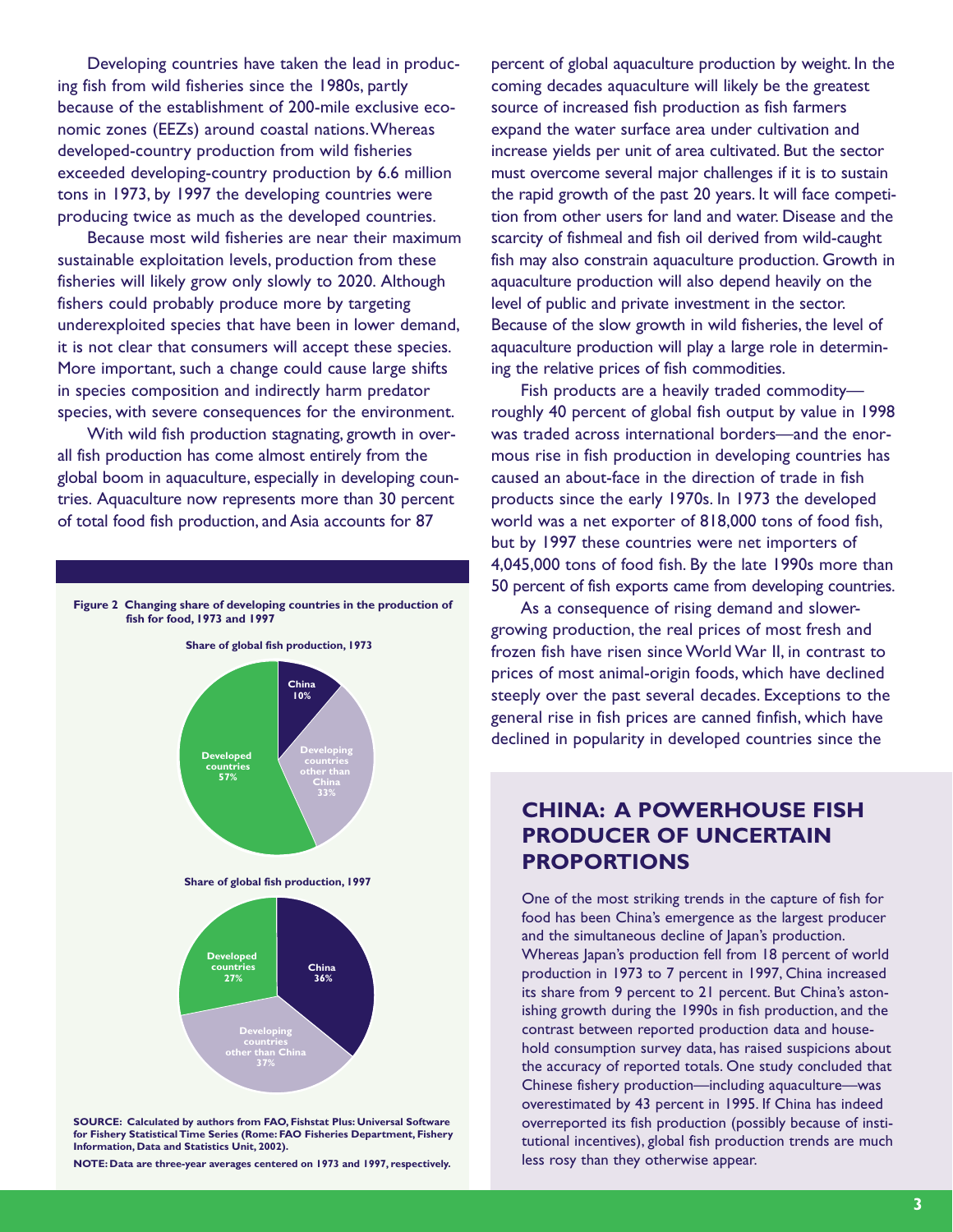early 1970s, and some individual commodities like shrimp and salmon, which have seen large gains in production owing to aquaculture.

# **PROJECTIONS** AND SCENARIOS TO 2020

**The consequences of different policy**<br>and environmental scenarios for the fish sector, IFPRI researchers drew on a tool called the International Model for Policy Analysis of Agricultural Commodities and Trade (IMPACT).This model projects fish (and other food items) supply, demand, and trade not only for a baseline (or most likely) scenario in 2020, but also for alternative scenarios, such as slower or faster aquaculture expansion, lower Chinese production, more efficient use of fish feed, and ecological collapse of wild fisheries.

Fish are highly likely to continue becoming more expensive to consumers compared with other food products over the next two decades, according to the model. Prices for food fish, fishmeal, and fish oil are likely to rise under nearly all scenarios. Faster aquaculture expansion is the only scenario leading to a drop in the projected real prices of low-value food fish, though it would also cause a significant rise in the price of fishmeal.The one scenario that leads to slightly lower real fishmeal prices is the one that improves efficiency in fishmeal and fish oil conversion through rapid technological progress.

People in the developing world will increase their total consumption of food fish, whereas total consumption will remain static in the developed world. Even under the ecological collapse scenario, global per capita consumption declines only a small amount—from 17.1 kilograms per year under the baseline scenario to 14.2 kilograms.This is largely because producers respond to resulting major price increases for fish products by pursuing greater aquaculture production.

The rapid growth in fish production is also likely to continue, with developing countries producing an ever-



increasing share. More and more fish production will come from aquaculture, whose share in worldwide fish production is projected to increase from 31 to 41 percent in 2020 in the baseline scenario.

Assumptions about investment in aquaculture are crucial for production results in other scenarios. For instance, faster aquaculture expansion would produce 25 million metric tons more fish than slower aquaculture expansion.Technology also matters greatly. Making fishmeal more efficient in its effects on the growth of farmed fish reduces fishmeal production by 1 million tons compared with the baseline, a result that would reduce fishing pressure on fish used as feed.

Net exports from the developing world are projected to continue through 2020, though at a lower level than presently.This is mainly because of rising domestic demand within developing countries for fish because of population growth, income growth, and urbanization.

### **FISHERIES** AND THE NATURAL ENVIRONMENT

**A** healthy natural environment is essential to main-<br>taining fish harvest levels in the face of increasing demand. Unfortunately, fishing activities around the world often cause large-scale damage to the aquatic environment.

Most environmental damage stems from wild fisheries, where overfishing poses by far the greatest environmental threat. Overinvestment in fishing and the resulting overcapacity have led to excessive exploitation of fish stocks, especially by developed-country fleets. During the 1970s and 1980s fleet size increased twice as fast as fish harvests. Most stocks of wild fish today are classified as fully exploited, and an increasing number are overexploited, in decline, or in recovery. Moreover, wild-fishing operations capture, kill, and discard a massive quantity of bycatch—fish that are the wrong size, the wrong species, or otherwise undesirable. Global discarded bycatch of fish and other marine organisms is currently estimated at more than 20 million tons a year, nearly one-quarter of the world fish catch.

Some fishing practices—like bottom trawling, blast fishing, and poison fishing—destroy marine habitats. Fishing itself can also harm ecosystems by removing massive quantities of a species and leading to wholesale changes in the food web dynamics of those systems.

Many people hope aquaculture can sustainably ease pressure on threatened wild stocks, but it has environmental problems of its own. As aquaculture production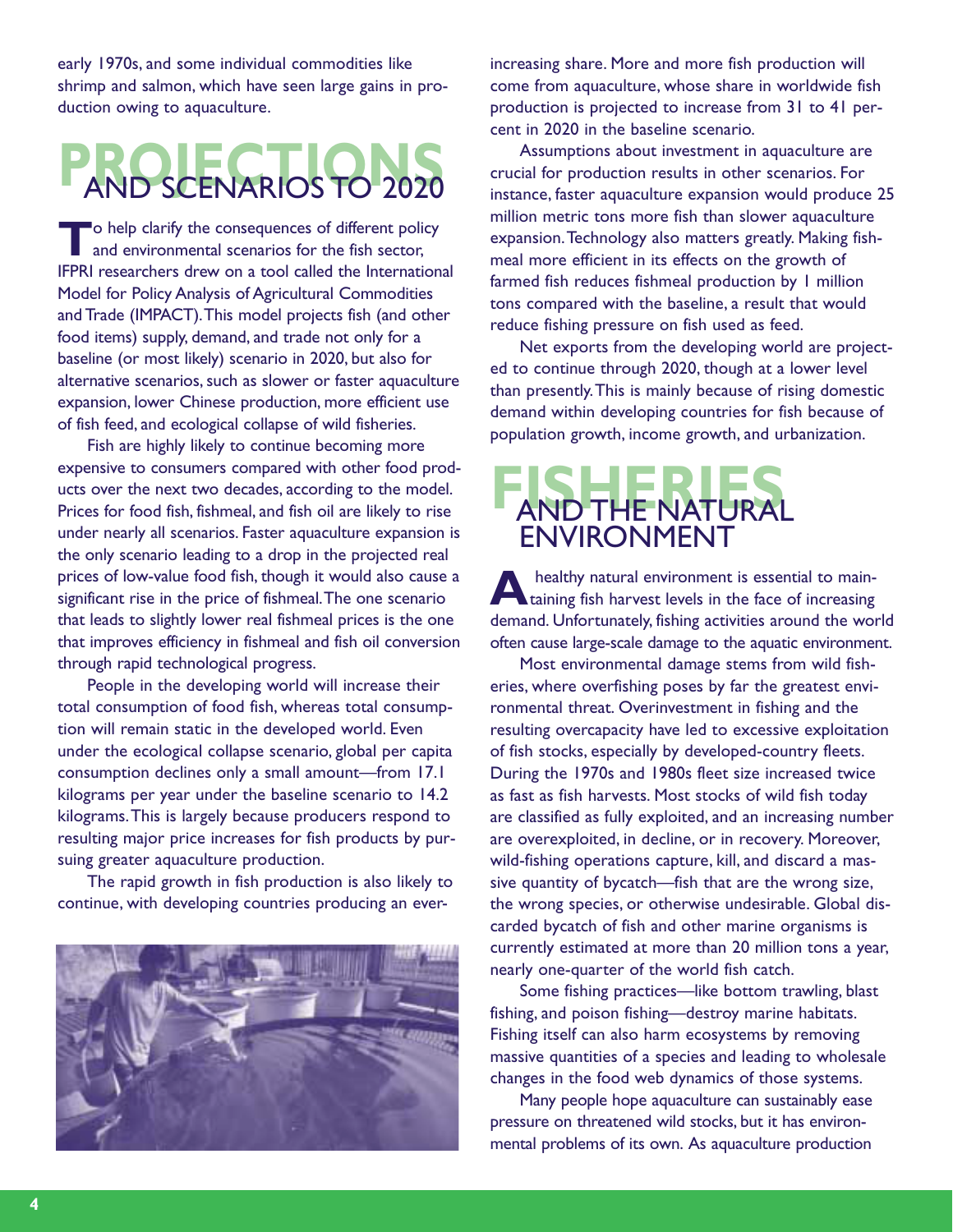has become more widespread and intensive, the movement of live aquatic animals and products has increased, making the accidental spread of disease more likely. Effluent from aquaculture ponds and pens, like fertilizer, undigested feed, and biological waste, is often released directly into surrounding waterways. And rapidly increasing demand for fishmeal and fish oil may place pressure on the wild stocks from which these products are derived.

Over the past few decades coastal aquaculture development, especially shrimp farming, has caused the destruction of hundreds of thousands of hectares of mangrove forests, which are crucial for filtering nutrients, cleansing water, and protecting ecosystems from floods and storms. In addition, farmed fish that escape into the wild can threaten native species by acting as predators, competing for food and habitat, or interbreeding and changing the genetic pools of wild organisms. Concern over escaped species is likely to intensify in coming years as genetically modified fish are developed for aquaculture.

## **FIVES OF POOR PEOPLE**

**Poor people are facing new barriers in both their** production and consumption of fish. Even by the standards of developing countries, landless fish workers and artisanal fishers are often among the poorest of people, and they generally operate at a small scale and use traditional fishing practices.Yet new technologies and environmental requirements may favor large-scale, capital-intensive operations at the expense of traditional and small-scale commercial fishers.

The rising importance of fish trade also raises barriers to poor producers. Developed countries have erected nontariff barriers in response to consumers' concerns about the food safety of fish. Meeting the new requirements for documenting the safe handling, processing, and origin of fish products requires considerable experience, skill, and investment. Developing countries that can address new hygiene and food safety requirements, fair labor practices, and environmental needs will have the opportunity to capture more of the lucrative export market. But if the poor are to benefit from this potentially profitable activity, policymakers will need to find ways of including smaller-scale producers in these arrangements.

In addition, the rising cost of low-value food fish to the poor is a real policy concern. Even a small amount of fish is an important dietary supplement for poor peo-

ple who cannot easily afford animal protein and who rely mainly on starch diets. But over the past 30 years fish has become more expensive relative to other food items because fish demand, primarily from relatively wealthy consumers in developing countries themselves, is outstripping supply.

# **NEW**TECHNOLOGIES NEEDED

s demand for fisheries products grows during the<br>next several years, technology must play a crucial role in helping suppliers keep pace in a sustainable way.

#### **REDUCING PRESSURE ON WILD FISHERIES**

Nearly one-third of the world's wild-caught fish are not consumed directly by humans but rather are "reduced" to fishmeal and fish oil and consumed in feed by farmraised animals, such as chickens, pigs, and other fish.This situation has raised concerns that demand for fishmeal and fish oil from the burgeoning aquaculture sector will raise prices for these commodities and place increasingly heavy pressure on wild fisheries to produce fish for feed.

Technology can reduce the risks of higher prices and overfishing by providing alternatives to fishmeal and fish oil in aquafeeds, such as protein-rich oilseed and grain byproduct meals. For a variety of reasons, vegetable meals are not ideal substitutes for fishmeal in aquafeeds, so research is needed to help overcome this problem.

#### **IMPROVING MANAGEMENT OF WILD FISHERIES**

Technological advances that improve information and management methods are now needed more than advances to increase fishing capacity. Satellite remote sensing and other information technologies can help provide better information about wild fish stocks as well as help monitor fishing activity and improve consumer information about the condition and origin of fish products. But successful management of the world's wild-fishing operations will depend on the coordination of technology and policy. One example is a vessel monitoring system, which employs satellite tracking to allow onshore tracking of vessel movements, thereby enhancing the enforcement of regulations.

Technology is also crucial to avoiding the environmental damage and waste caused by certain fishing practices. Although some types of fishing gear may be banned altogether, others may be modified. Bycatch reduction devices, or BRDs, are increasingly used in fish